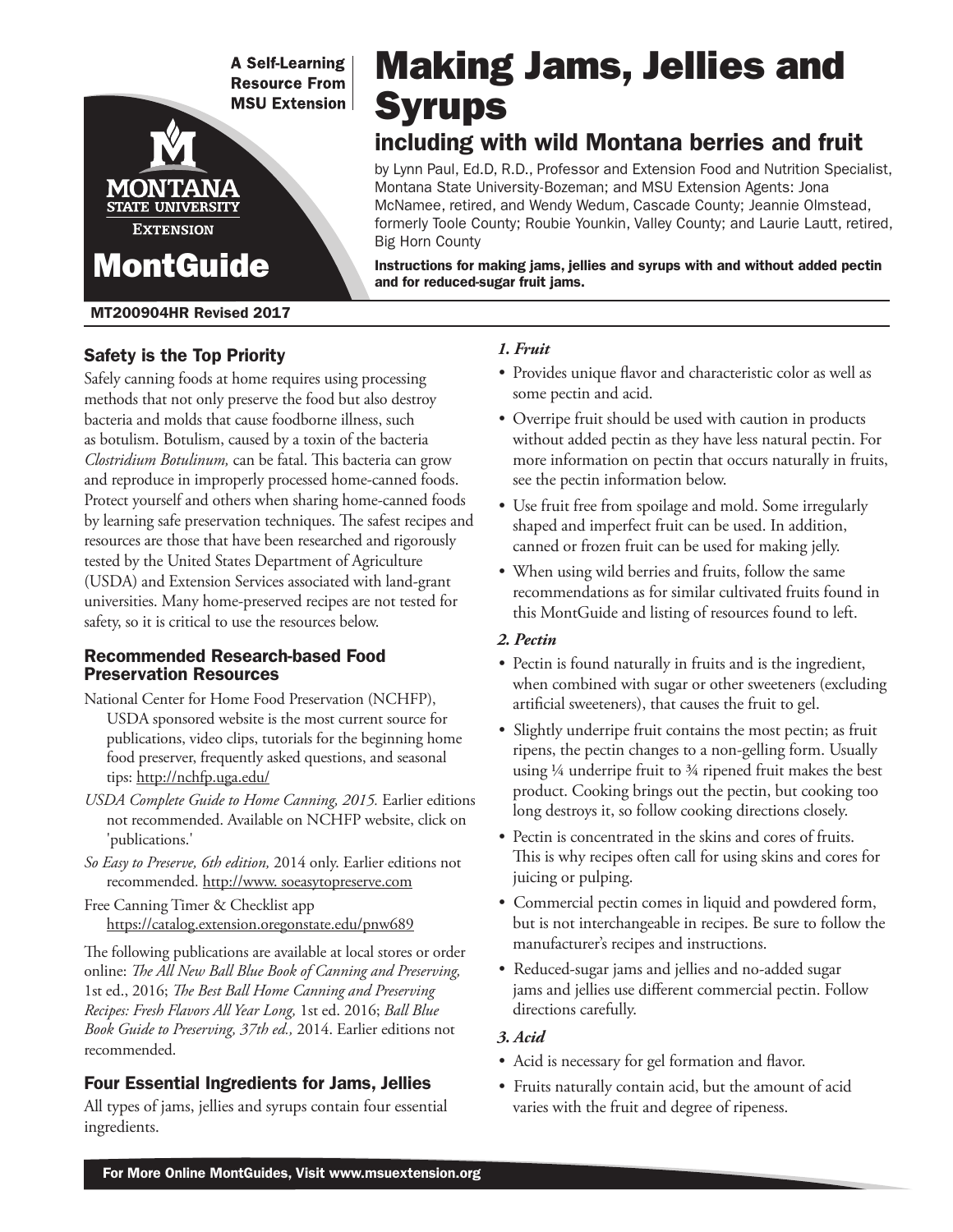• It is important to follow recipe directions carefully to determine if additional acid is needed for the specific fruit being preserved.

#### *4. Sweeteners*

- Sugar is essential to help gel to form and contributes to flavor and taste. The type of sugar used in recipes is granulated white sugar.
- Use the specific amount of sugar called for in the recipe. The amount of sugar must be in proper proportion with pectin and acid to make a good gel. Reducing the amount of sugar in the recipe contributes to poor gelling or the lack of gelling.
- Other types of sweeteners, such as honey or reducedcalorie sweeteners, can be used. It is important to use recipes that have been tested using these sweeteners. To make jam or jelly with no added sugar, use a specially modified commercial pectin.

Light corn syrup or light mild honey can be used to replace part, but not all, of the granulated sugar. Without added pectin, honey can replace up to  $\frac{1}{2}$  of the sugar. With added pectin, 2 cups honey can replace 2 cups sugar in most recipes. The flavor will be slightly different. However, it is best to use recipes calling for honey or corn syrup rather than substituting these sweeteners for sugar.

Brown sugar, sorghum and molasses are not recommended since their flavor overpowers the fruit flavor.

#### Equipment

**Large saucepan:** An 8 to 10 quart pot with a broad flat bottom works the best. A heavy metal container is best because it allows even heat distribution.

**Jelly bag/cloth:** Used for extracting juice for jelly or syrup, the bag can be made of several thicknesses of closely woven cheesecloth or firm unbleached muslin.

**Thermometer:** Jelly or candy thermometer may be used for determining doneness.

**Wide-mouthed funnel:** Used to fill jars. **Ladle or measuring cup:** Used to fill jars.

**Boiling water canner:** Necessary for processing jams, jellies and syrups, boiling water canners are used for high acid foods and are equipped with lid and bottom rack. Pot must be deep enough to hold the size of jar being processed with one inch of water covering the top of lid and an additional 2 inches of air space to prevent boil over.

**Jars:** Recommended jars are Mason-type, threaded, homecanning jars. Use only half-pint or one-pint jars. Be sure all jars are free from cracks or chips. Do not use commercial jelly or mayonnaise-type jars.

**Lids:** Follow manufacturers directions to prepare lids.

#### Altitude Adjustments

Processing times are based on altitude. Altitudes are found in Table 3 (insert) of this guide.

#### Making Jellies, Syrups and Jams

#### *Recommended Recipes for Making Jellies, Syrups and Jams*

This guide contains recipes for many fruits, including wild Montana berries and fruit. See Tables 4 and 5 (insert). Recipes and/or more detailed directions for fruits can also be found in one of the resources found on page 1 or on the commercial pectin packages: apple, apricot, blackberry, blueberry, boysenberry, cherry, crabapple, currant, dewberry, elderberry, fig, gooseberry, grape, loganberry, may haw, mint, orange marmalade, peach, pear, plum, rhubarb, strawberry, spiced tomato, black or red raspberry, and youngberry.

#### *Preparing Jellies, Syrups and Jams With and Without Pectin*

Making jellies and jams with commercial pectin simplifies the process. Jellies and jams without added commercial pectin may contain less sugar; however, it is generally more challenging to ensure a quality product. Syrups may or may not require commercial pectin.

TABLE 1. Recommended processing time for jellies, jams and syrups with and without added pectin in a boiling water canner.

|                      |                     |             | Processing time at altitudes of: |                       |
|----------------------|---------------------|-------------|----------------------------------|-----------------------|
| <b>Style of pack</b> | Jar size            | 0-1000 feet | 1,001-6,000 ft                   | <b>Above 6,000 ft</b> |
| Hot                  | Half-pints or pints | 10 minutes  | 15 minutes                       | 20 minutes            |

#### TABLE 2. Temperature test altitudes for boiling point

| <b>Sea Level</b> | 1.000 feet | 2.000 feet | 3,000 feet | 4,000 feet | 5.000 feet | 6,000 feet | 7.000 feet | 8,000 feet |
|------------------|------------|------------|------------|------------|------------|------------|------------|------------|
| 220°F            | 218°F      | 216°F      | 214°F      | 2120E      | 2110E      | 209°F      | 207°F      | 205°F      |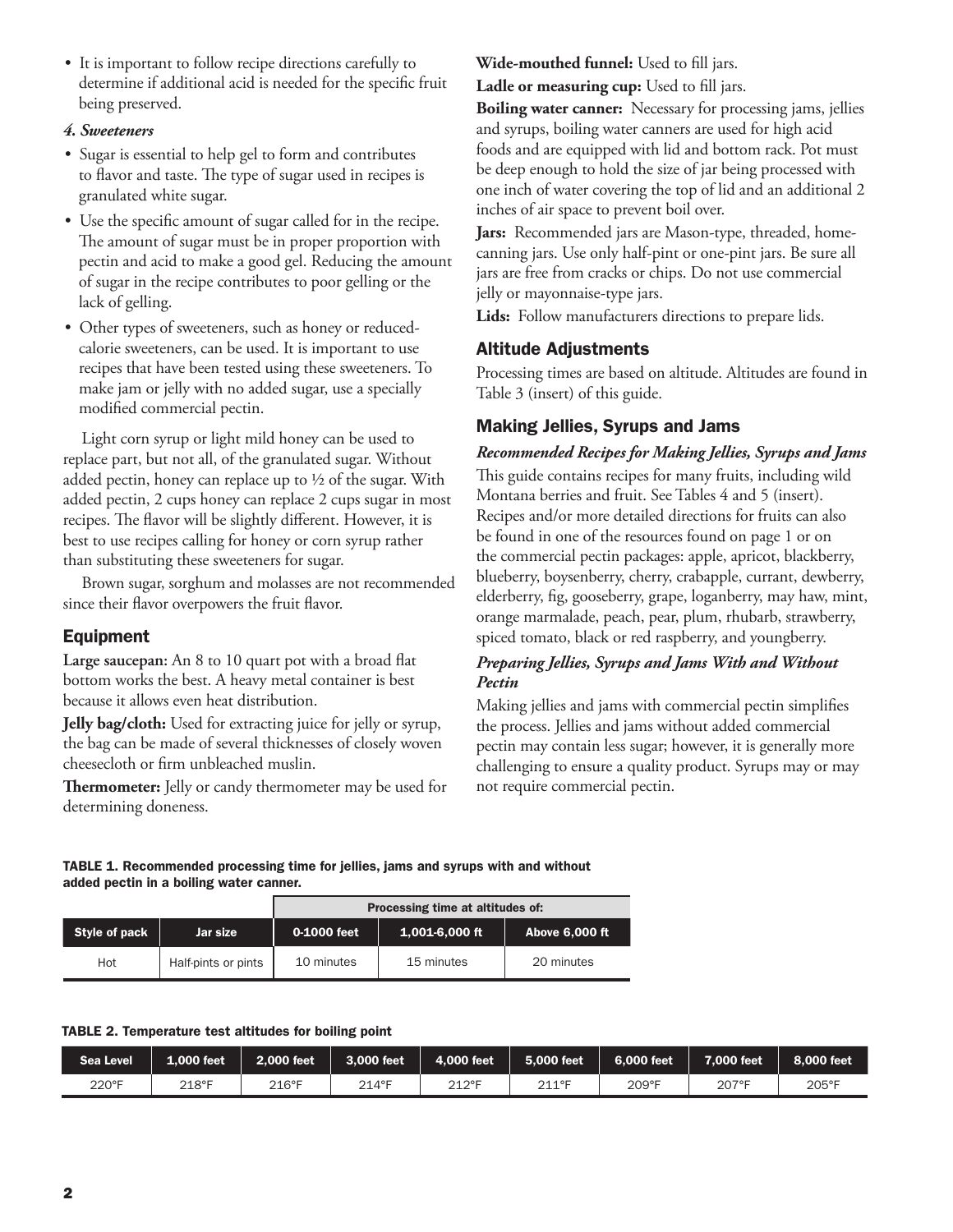

FIGURE 1 (Sheeting Test). If jelly mixture on a spoon forms drops that flow together and sheet or hang off the edge of the spoon, the jelly is done.

#### *Preparing the Fruit for Syrups and Jellies*

- 1. If not using pectin, use ¼ slightly underripe fruit and ¾ ripened fruit. If pectin will be added, all ripe fruit can be used.
- 2. Wash fruit and discard caps, stems and damaged portions, but do not remove the skin or cores, since natural pectin found in fruit is concentrated in these parts.
- 3. Extracting the juice
	- One pound of fruit should yield at least one cup of clear juice.

• Refer to Table 5 (insert), to determine if water needs to be added to fruit in a large saucepan.

• Bring contents to a boil and simmer according to the times listed in Table 5 until fruit is soft. Stir to prevent scorching.

• Strain saucepan contents through a damp jelly bag/ cloth, allowing the juice to drip. The clearest juice comes from juice that drips through a jelly bag without pressing, but there is more juice when the bag is twisted tightly and squeezed. If the jelly bag is pressed, juice should be restrained through a clean jelly bag/cloth for clarity.

#### *Making Jelly Without Added Pectin*

**General:** Test juice to determine if there is enough natural pectin to form a gel. Measure ⅓ cup juice and ¼ cup sugar into a small saucepan. Heat slowly, stirring constantly until all the sugar is dissolved. Bring the mixture to a boil and boil rapidly until it is done according to the sheeting test (Figure 1). Pour the jelly into a clean, hot jelly glass or a small bowl and let cool. If the cooled mixture is jelly-like, your fruit juice will gel.

- 1. To make jelly without using commercial pectin, measure the required amount of extracted juice into a large saucepan. Use no more than 6 to 8 cups of extracted fruit juice at a time. Measure fruit juice, sugar and lemon juice according to Table 5 and heat to boiling.
- 2. Stir until the sugar dissolves and boil over high heat to the gelling point as determined using one of the methods in Step 3.
- 3. The biggest challenge is knowing when it's done without added pectin. Two methods of testing for doneness are:

*Temperature test:* Use a jelly or candy thermometer and boil until mixture reaches the temperatures at the altitudes in Table 2 (page 2). This test is the most dependable. Altitudes are found in Table 3 (insert).

*Sheet or spoon test:* Dip a cool, metal spoon into jelly mixture and raise the spoon about 12 inches above the pan, making sure to hold it out of the steam. Turn the spoon so the liquid runs off the side. If the syrup forms two drops that flow together and fall off the spoon as one sheet, the jelly should be done (see Figure 1).

- 4. Remove from heat and quickly skim off foam.
- 5. Fill clean, hot jars with jelly by ladling jelly through a wide-mouth funnel, leaving ¼ inch headspace. Wipe any spilled jelly from the rim of jars to ensure sealing.
- 6. Using self-sealing, two-piece lids. Adjust lids fingertip tight.
- 7. Process according to time and altitude (Tables 1 and 3).
- 8. Turn off heat. Remove boing water canner lid after the required processing time. Wait 5 minutes before removing jars.

#### *Making Syrup Without Added Pectin*

- 1. According to recipe, add sugar, fruit mixture and other ingredients and stir frequently over low heat until sugar dissolves. For a thinner product, shorten the cooking time; for a thicker product, lengthen it. See Table 5 (insert) for suggested recipes.
- 2. Follow Steps 4-8 in Making Jelly Without Added Pectin.

#### *Making Jam Without Added Pectin*

- 1. According to recipe, add sugar, fruit mixture and other ingredients and stir frequently over low heat until sugar dissolves. For a softer product, shorten the cooking time; for a firmer product, lengthen it. See Table 5 (insert) for suggested recipes.
- 2. Test jam using the temperature test found in Step 3 under Making Jelly Without Added Pectin.
- 3. After testing, follow Steps 4-8 in Making Jelly Without Added Pectin.

#### *Making Jellies, Syrups and Jams With Added Pectin*

Fresh fruits and juices, as well as commercially-canned or frozen fruit juice, can be used with commercially-prepared powdered or liquid pectin. The order of combining ingredients depends on the type of pectin used.

Jelly, syrup or jam made with added pectin requires less cooking and generally gives a larger yield. In addition, using added pectin eliminates the need to test hot jellies and jams for proper gelling. Adding ¼ teaspoon of butter or margarine with the juice and pectin will reduce foaming.

Purchase fresh pectin each year; check the date on the box or bottle, as old pectin may result in poor gels. Follow all directions carefully or a poor quality product may result. Common mistakes include reducing ingredients or doubling a recipe.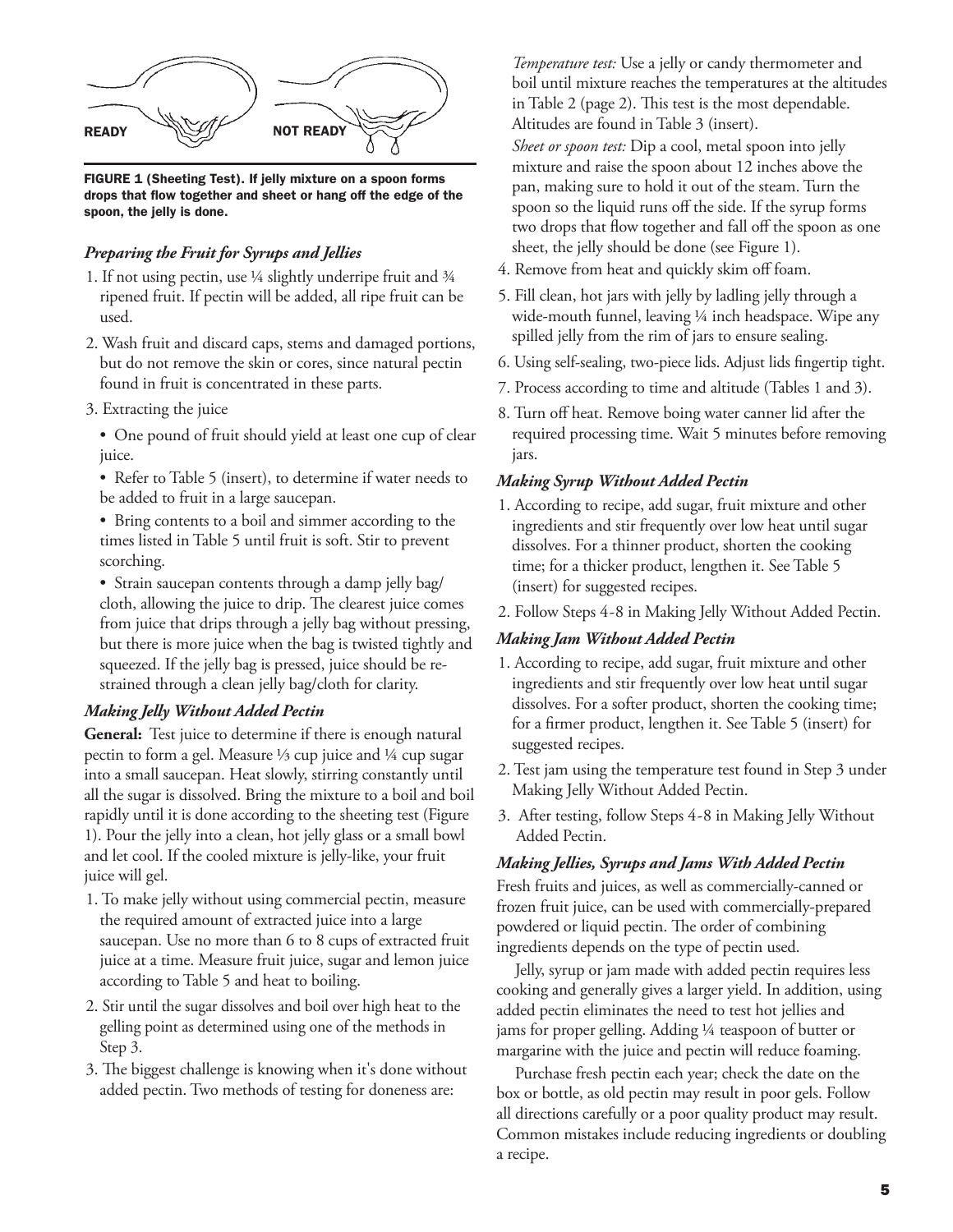#### Reduced-sugar Fruit Jams

Reduced-sugar fruit jams are tasty, yet lower in calories and sugars than regular jams.

Sweetness can be provided by using sweet fruits, juices, spices, or a liquid reduced-calorie sweetener. When making a reduced-sugar fruit jam, follow the directions available with the product developed for that purpose, such as a reducedsugar commercial pectin product.

Follow the directions on the modified pectin box or in a no-sugar recipe exactly. Alterations in the recipe could result in product failures. Because these products do not have sugar as their preservative, be sure to process and/or store them as directed.

# Storage

Freshly made jellies and jams should not be moved for at least 12 hours following processing because moving them could break the gel. After 12 hours, check the seals and remove the screw band. Some jelly and jam may take up to 2 weeks to fully set. Jelly, syrup or jam should be stored in a cool, dry, dark place. These products should keep for at least a year, however their flavor and quality may begin to decrease within a few months.

# Remaking Runny Jelly and Jam

It is critically important to carefully follow directions from the pectin manufacturer for remaking jams and jellies. However, even carefully following directions from manufactures and the recommendations below, remaking jellies and jams is not fail-safe and does not always work. Measure jelly to be recooked. Work with no more than 4 to 6 cups at a time.

# *To remake with powdered pectin:*

For each quart of jelly, mix  $\frac{1}{4}$  cup sugar,  $\frac{1}{2}$  cup water, 2 tablespoons bottled lemon juice, and 4 teaspoons powdered pectin. Bring to a boil while stirring. Add jelly and bring to a rolling boil over high heat, stirring constantly. Boil hard  $\frac{1}{2}$  minute. Remove from heat, quickly skim foam off jelly, and fill jars, leaving ¼-inch headspace. Adjust new lids and process as recommended in Table 1.

## *To remake with liquid pectin:*

For each quart of jelly, measure 3⁄4 cup sugar, 2 tablespoons bottled lemon juice, and 2 tablespoons liquid pectin. Bring jelly only to boil over high heat, while stirring. Remove from heat and quickly add the sugar, lemon juice, and pectin. Bring to a full rolling boil, stirring constantly. Boil hard for 1 minute. Quickly skim off foam and fill jars, leaving ¼-inch headspace. Adjust new lids and process as recommended in Table 1.

# *To remake without added pectin:*

For each quart of jelly, add 2 tablespoons bottled lemon juice. Heat to boiling and boil for 3 to 4 minutes. Use one of the tests described on page 5 for Temperature Test or Sheet or Spoon Test to determine jelly doneness. Remove from heat, quickly skim off foam, and fill jars, leaving 1/4-inch headspace. Adjust new lids and process as recommended in Table 1.

# Acknowledgements

This revised MontGuide has been reviewed by Dr. Elizabeth Andress, Director, National Center for Home Food Preservation, University of Georgia Extension Food Safety Specialist; Laurie Lautt, Big Horn County Extension agent, retired; and Kelly Moore, Missoula County Extension agent.



To order additional publications, please contact your county or reservation MSU Extension office, visit our online catalog at https://store.msuextension.org or e-mail orderpubs@montana.edu

Copyright © 2017 MSU Extension

We encourage the use of this document for nonprofit educational purposes. This document may be reprinted for nonprofit educational purposes if no endorsement of a commercial product, service or company is stated or implied, and if appropriate credit is given to the author and MSU Extension. To use these documents in electronic formats, permission must be sought from the Extension Communications Coordinator, 135 Culbertson Hall, Montana State University, Bozeman MT 59717; E-mail: publications@montana.edu

The U.S. Department of Agriculture (USDA), Montana State University and Montana State University Extension prohibit discrimination in all of their programs and activities on the basis of race, color, national origin, gender, religion, age, disability, political beliefs, sexual orientation, and marital and family status. Issued in furtherance of cooperative extension work in agriculture and home economics, acts of May 8 and June 30, 1914, in cooperation with the U.S. Department of Agriculture, Jeff Bader, Director, Montana State University Extension, Bozeman, MT 59717.



File under: Nutrition and Health (Food Preservation) Revised May 2017 0517SA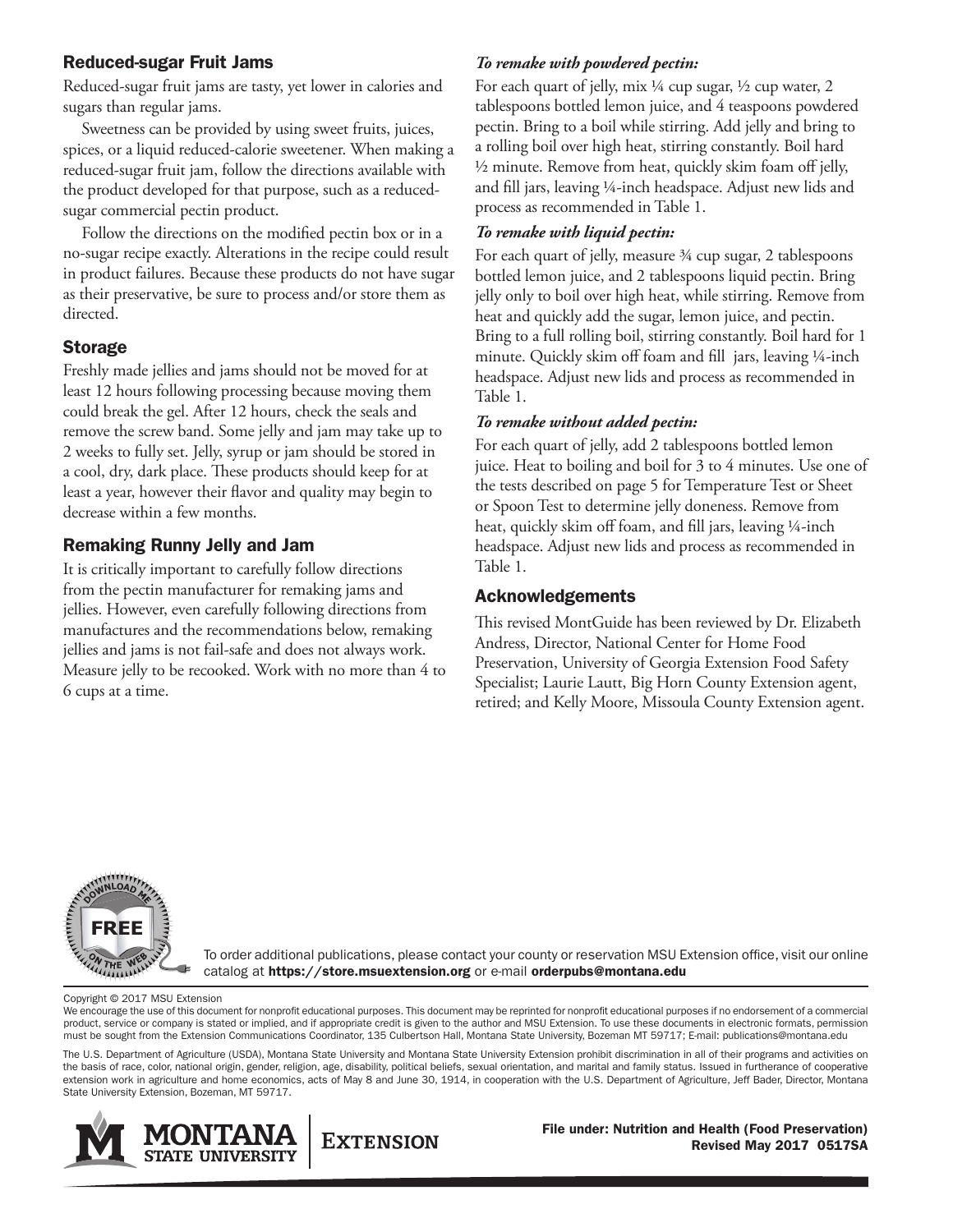#### TABLE 3. Altitudes\* of County Seats in Montana

| <b>County Seat</b> | <b>Elevation</b> | <b>County Seat</b> | <b>Elevation</b> | <b>County Seat</b> | <b>Elevation</b> |
|--------------------|------------------|--------------------|------------------|--------------------|------------------|
| Anaconda           | 5239             | Fort Benton        | 2698             | Plentywood         | 2068             |
| <b>Baker</b>       | 2968             | Glasgow            | 2088             | Polson             | 2930             |
| <b>Big Timber</b>  | 4199             | Glendive           | 2053             | <b>Red Lodge</b>   | 5562             |
| <b>Billings</b>    | 3153             | <b>Great Falls</b> | 3398             | Roundup            | 3198             |
| <b>Boulder</b>     | 4938             | Hamilton           | 3625             | Ryegate            | 3775             |
| <b>Bozeman</b>     | 4806             | Hardin             | 2903             | Scobey             | 2461             |
| <b>Broadus</b>     | 3091             | Harlowton          | 4185             | Shelby             | 3300             |
| <b>Butte</b>       | 5539             | Havre              | 2493             | Sidney             | 1967             |
| Chester            | 3162             | Helena             | 4068             | Stanford           | 4288             |
| Chinook            | 2411             | Hysham             | 2618             | Superior           | 2813             |
| Choteau            | 3799             | Jordan             | 2640             | Terry              | 2228             |
| Circle             | 2500             | Kalispell          | 2984             | Thompson Falls     | 2519             |
| Columbus           | 3599             | Lewistown          | 3936             | Townsend           | 3869             |
| Conrad             | 3523             | Libby              | 2198             | Virginia City      | 5804             |
| <b>Cut Bank</b>    | 3793             | Livingston         | 4557             | W. Sulphur Spr.    | 5091             |
| Deer Lodge         | 4609             | Malta              | 2275             | Wibaux             | 2650             |
| Dillon             | 5118             | <b>Miles City</b>  | 2362             | Winnett            | 2975             |
| Ekalaka            | 3494             | Missoula           | 3232             | <b>Wolf Point</b>  | 2043             |
| Forsyth            | 2510             | Phillipsburg       | 5357             |                    |                  |

| <b>County Seat</b> | <b>Elevation</b> |
|--------------------|------------------|
| Plentywood         | 2068             |
| Polson             | 2930             |
| Red Lodge          | 5562             |
| Roundup            | 3198             |
| Ryegate            | 3775             |
| Scobey             | 2461             |
| Shelby             | 3300             |
| Sidney             | 1967             |
| Stanford           | 4288             |
| Superior           | 2813             |
| Terry              | 2228             |
| Thompson Falls     | 2519             |
| Townsend           | 3869             |
| Virginia City      | 5804             |
| W. Sulphur Spr.    | 5091             |
| Wibaux             | 2650             |
| Winnett            | 2975             |
| <b>Wolf Point</b>  | 2043             |

\*accessed March, 2017, http://geoinfo.msl.mt.gov/geography/geography\_fact

#### TABLE 4. Making Specialty Jams

| <b>Fruit</b>        | <b>Cups</b><br>crushed<br>fruit | <b>Cups</b><br>sugar | <b>Thsp</b><br>lemon<br>juice | <b>Pectin</b>       | <b>Directions</b>                                                                                                                                                                                                                                                               |
|---------------------|---------------------------------|----------------------|-------------------------------|---------------------|---------------------------------------------------------------------------------------------------------------------------------------------------------------------------------------------------------------------------------------------------------------------------------|
| Apricots            | 8                               | 6                    | 4                             |                     | Add ingredients and stir until sugar dissolves. Follow directions 4-8 on<br>page 5.                                                                                                                                                                                             |
| Berries*            | 9                               | 6                    |                               |                     | Add ingredients and stir until sugar dissolves. Follow directions 4-8 on<br>page 5.                                                                                                                                                                                             |
| Figs                | 8                               | 6                    | $\overline{4}$                |                     | Pour boiling water over figs. Drain, stem and chop. Add sugar and 34<br>cup water to figs. Slowly bring to boiling, stirring occasionally until sugar<br>dissolves. Cook rapidly until thick. Stir frequently to prevent sticking. Add<br>lemon juice and cook 1 minute longer. |
| Gooseberries        | 6                               | $\overline{4}$       |                               |                     | Add 1 <sup>1</sup> / <sub>2</sub> cups of water and berries. Reduce heat and simmer until berries<br>are soft, approximately 15 minutes. Remove from heat and measure<br>pulp, about 4 cups. Add sugar and boil 7 to 9 minutes.                                                 |
| Peaches             | $5\frac{1}{6}$ -6               | $4 - 5$              | $\overline{2}$                |                     | Add ingredients and stir until sugar dissolves. Follow directions 4-8 on<br>page 5.                                                                                                                                                                                             |
| <b>Strawberries</b> | 8                               | 6                    |                               |                     | Add ingredients and stir until sugar dissolves. Follow directions 4-8 on<br>page 5.                                                                                                                                                                                             |
| Wild plums          | 3                               | 6                    |                               | $1$ box<br>powdered | Combine fruit and sugar. Let stand about 20 minutes, stirring<br>occasionally. Boil powdered pectin and water rapidly for 1 minute, stirring<br>constantly. Remove from heat. Add the fruit and stir about 2 minutes.                                                           |

\* Berries include blueberry, huckleberry, boysenberry and raspberry.